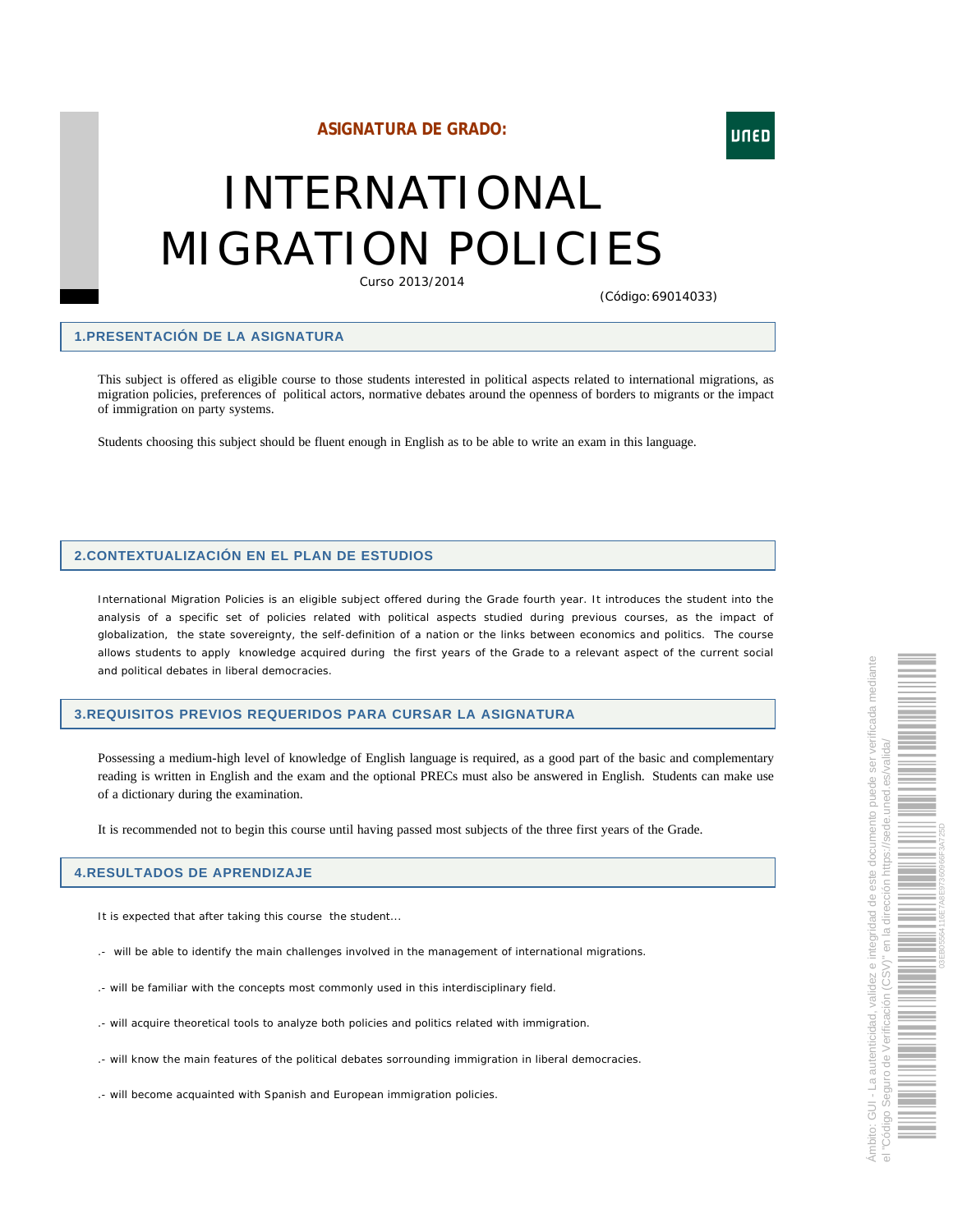### **5.CONTENIDOS DE LA ASIGNATURA**

The course is structured in three themes:

- 1.- Immigration, globalization and state sovereignty: The relative failure of policies of immigration control
- 2.- Policies of immigrants integration
- 3.- Immigration policies in Spain and the European Union.

## **6.EQUIPO DOCENTE**

**MARIA DEL CARMEN GONZALEZ ENRIQUEZ** 

# **7.METODOLOGÍA Y ACTIVIDADES DE APRENDIZAJE**

- a. Individual student work : Lecture and study of the basic readings. Taking exam in the associated Centers. Optionally, drafting of two small papers.
- Interaction with the professor: Students can consult the professor by phone during the attendance hours, using the email or through the virtual course (aLF platform).
- $\mathcal{L}_{\mathcal{A}}$ Interaction with other students: During the term the professor can open in the electronic platform debates over theoretical and political issues related with the subject . Students can take part on these debates on an optional basis.

## **8.EVALUACIÓN**

Evaluation will rest on two elements, the exam (mandatory) and the drafting of two small papers, of around 600 words each, analyzing news or debates related with the subject (optional).

Topics to be discussed on these papers will be proposed by the professor. Papers will integrate basic readings and demonstrate analytical understanding of migration-related political themes. These PRECs (Pruebas de Evaluación Continua) would be evaluated by the professor and will contribute with a maximum of two points to the final mark.

PRECs` qualifications will be added to the exam`s mark only in the case of those students that obtain at least the pass mark (5 points) in the exam.

The two-hour exam will consist of one question related with the basic readings. Understanding of key concepts, theories, and political processes is tested. A dictionary can be used during the exam.